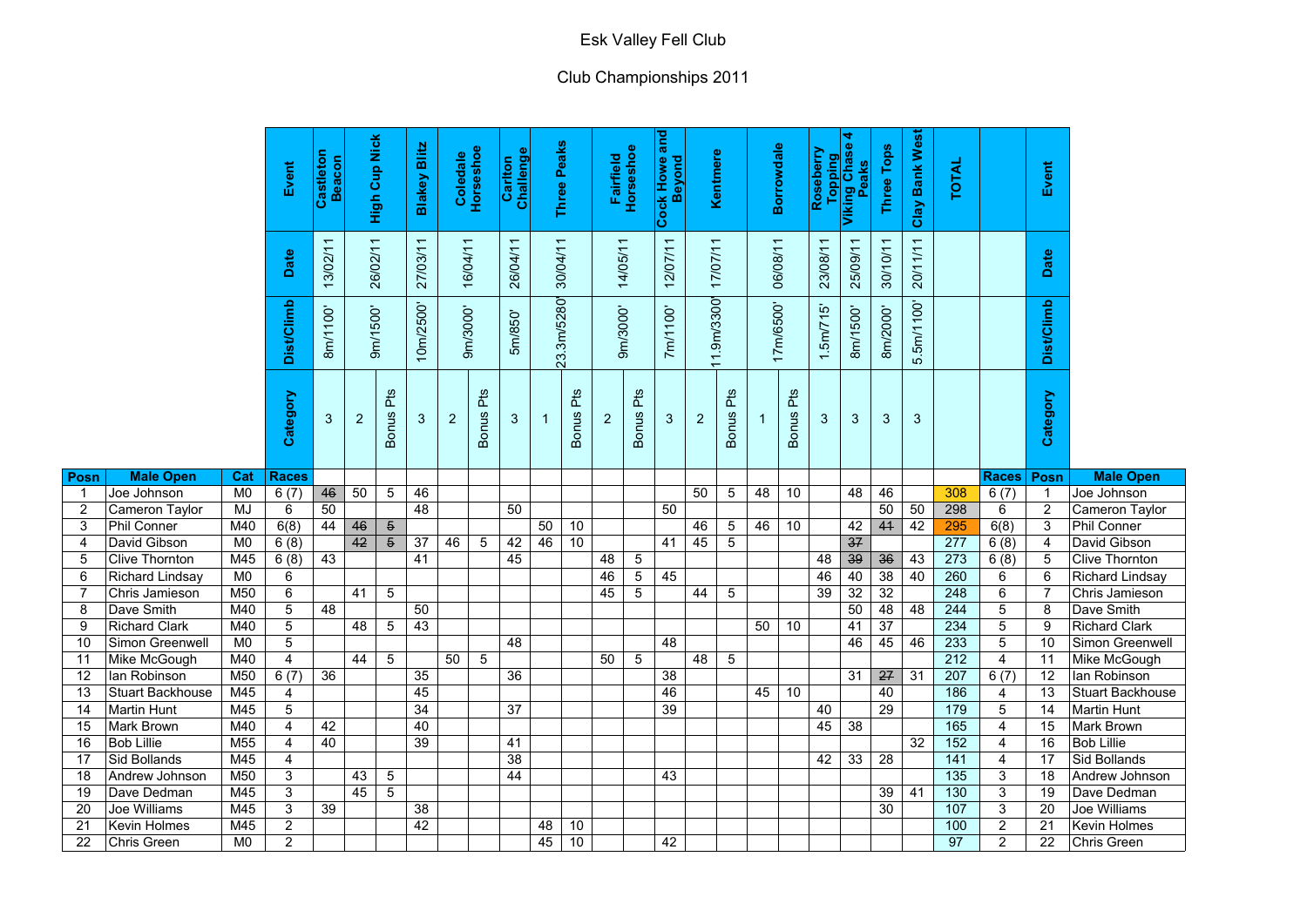| 23          | <b>Ben Jones</b>        | M <sub>0</sub>  | $\overline{2}$ |    |    |    |   |    |    |  | 44<br>43 |         |    | 87 | $\overline{2}$           | 23             | Ben Jones               |
|-------------|-------------------------|-----------------|----------------|----|----|----|---|----|----|--|----------|---------|----|----|--------------------------|----------------|-------------------------|
| 24          | lan Harmer              | M <sub>55</sub> | $\overline{2}$ | 37 |    |    |   |    |    |  |          |         | 34 | 71 | $\overline{2}$           | 24             | lan Harmer              |
| 25          | David Minchin           | M <sub>0</sub>  | $2^{\circ}$    |    |    |    |   |    |    |  | 34       |         | 37 | 71 | $\overline{2}$           | 25             | David Minchin           |
| 26          | <b>John Williams</b>    | M <sub>0</sub>  |                |    |    | 48 | 5 |    |    |  |          |         |    | 53 | 1                        | 26             | <b>John Williams</b>    |
| 27          | Thomas Hodgson          | MJ              |                |    |    |    |   |    |    |  | 50       |         |    | 50 |                          | 27             | Thomas Hodgson          |
| 28          | <b>Paul Peacock</b>     | M45             |                |    |    |    |   | 46 |    |  |          |         |    | 46 | 1                        | 28             | <b>Paul Peacock</b>     |
| $29=$       | Simon Ashwell           | M <sub>0</sub>  |                |    |    |    |   |    |    |  |          |         | 45 | 45 |                          | $29 =$         | Simon Ashwell           |
| $29=$       | Huw Lippiatt            | M <sub>0</sub>  |                | 45 |    |    |   |    |    |  |          |         |    | 45 |                          | $29=$          | Huw Lippiatt            |
| $29=$       | James Silk              | M <sub>0</sub>  |                |    |    |    |   |    |    |  | 45       |         |    | 45 |                          | $29=$          | <b>James Silk</b>       |
| $32 =$      | <b>Carl Forbes</b>      | M <sub>0</sub>  |                |    |    |    |   |    |    |  |          | 44      |    | 44 | $\overline{1}$           | $32 =$         | <b>Carl Forbes</b>      |
| $32 =$      | Andy Lake               | M <sub>0</sub>  |                |    |    |    |   |    |    |  | 44       |         |    | 44 |                          | $32 =$         | Andy Lake               |
| $32 =$      | <b>Tim Lowes</b>        | M40             |                |    |    |    |   |    | 44 |  |          |         |    | 44 |                          | $32 =$         | <b>Tim Lowes</b>        |
| $32 =$      | <b>Mick Quinn</b>       | M <sub>0</sub>  |                |    |    |    |   |    |    |  |          |         | 44 | 44 | -1                       | $32 =$         | <b>Michael Quinn</b>    |
| $32 =$      | <b>Richard Thackray</b> | M <sub>0</sub>  |                |    | 44 |    |   |    |    |  |          |         |    | 44 |                          | $32 =$         | <b>Richard Thackray</b> |
| $37 =$      | <b>James Brooks</b>     | M <sub>0</sub>  |                |    |    |    |   |    |    |  | 43       |         |    | 43 |                          | $37 =$         | <b>James Brooks</b>     |
| $37 =$      | <b>Matthew Coleby</b>   | M <sub>0</sub>  |                |    |    |    |   |    |    |  |          | 43      |    | 43 |                          | $37 =$         | <b>Matthew Coleby</b>   |
| $37 =$      | Dave McNamee            | M50             |                |    |    |    |   | 43 |    |  |          |         |    | 43 | -1                       | $37 =$         | Dave McNamee            |
| 40          | <b>Dominic Barry</b>    | M45             |                |    |    |    |   |    |    |  |          | 42      |    | 42 | 1                        | 40             | Dominic Barry           |
| $41 =$      | Barry O'Brien           | M40             |                | 41 |    |    |   |    |    |  |          |         |    | 41 | 1                        | $41 =$         | Barry O'Brien           |
| $41 =$      | <b>Chris McLaren</b>    | M40             |                |    |    |    |   |    |    |  | 41       |         |    | 41 | -1                       | $41 =$         | <b>Chris McLaren</b>    |
| $43=$       | <b>Rob Bailey</b>       | M50             |                |    |    |    |   | 40 |    |  |          |         |    | 40 | -1                       | $43=$          | Rob Bailey              |
| $43=$       | <b>Nicki Walters</b>    | M <sub>0</sub>  |                |    |    |    |   |    | 40 |  |          |         |    | 40 |                          | $43=$          | <b>Nicki Walters</b>    |
| $45 =$      | George Duffus           | M <sub>0</sub>  |                |    |    |    |   | 39 |    |  |          |         |    | 39 |                          | $45 =$         | George Duffus           |
| $45 =$      | Keith Westerman         | M45             |                |    |    |    |   |    |    |  |          |         | 39 | 39 |                          | $45=$          | Keith Westerman         |
| $47=$       | <b>Richard Milne</b>    | M60             |                |    |    |    |   |    |    |  | 38       |         |    | 38 | $\overline{1}$           | $47=$          | <b>Richard Milne</b>    |
| $47=$       | Dan Prince              | M <sub>0</sub>  |                |    |    |    |   |    |    |  |          |         | 38 | 38 | 1                        | $47=$          | Dan Prince              |
| $47=$       | Jonathan Wallace        | M40             |                | 38 |    |    |   |    |    |  |          |         |    | 38 | 1                        | $47=$          | Jonathan Wallace        |
| $50=$       | James Meadows           | M <sub>0</sub>  |                |    |    |    |   |    |    |  |          |         | 36 | 36 | 1                        | $50 =$         | James Meadows           |
| $50=$       | <b>Colin Parry</b>      | M <sub>0</sub>  |                |    |    |    |   |    |    |  | 36       |         |    | 36 |                          | $50=$          | <b>Colin Parry</b>      |
| $50=$       | Phil Thackray           | M65             |                |    | 36 |    |   |    |    |  |          |         |    | 36 |                          | $50=$          | Phil Thackray           |
| $53=$       | Neil Byron              | M45             |                |    |    |    |   |    |    |  |          |         | 35 | 35 | $\mathbf 1$              | $53=$          | Neil Byron              |
| $53=$       | <b>Adrian Evans</b>     | M40             |                |    |    |    |   |    |    |  | 35       |         |    | 35 |                          | $53=$          | Adrian Evans            |
| $53=$       | Steve Potter            | M40             |                |    |    |    |   |    |    |  |          | 35      |    | 35 |                          | $53=$          | Steve Potter            |
| 56          | Jason Ellis             | M40             |                |    |    |    |   |    |    |  |          | 34      |    | 34 | -1                       | 56             | Jason Ellis             |
| $57 =$      | lan Moody               | M40             |                |    |    |    |   |    |    |  |          |         | 33 | 33 | $\overline{\phantom{a}}$ | $57=$          | lan Moody               |
| $57 =$      | lan Puckerin            | M0              |                |    |    |    |   |    |    |  |          | 33      |    | 33 | -1                       | $57 =$         | lan Puckerin            |
| 59          | <b>Adrian Martin</b>    | M50             |                |    |    |    |   |    |    |  |          | 31      |    | 31 |                          | 59             | <b>Adrian Martin</b>    |
|             |                         |                 |                |    |    |    |   |    |    |  |          |         |    |    |                          |                |                         |
|             | <b>Female Open</b>      |                 |                |    |    |    |   |    |    |  |          |         |    |    |                          |                | <b>Female Open</b>      |
| $\mathbf 1$ | Gill Jones              | <b>FO</b>       | $\overline{2}$ |    |    |    |   |    |    |  |          | 50   48 |    | 98 | $\overline{2}$           | $\overline{1}$ | Gill Jones              |

|      | <b>Female Open</b>    |                 |  |  |  |    |  |  |  |    |    |    |    |      | <b>Female Open</b>    |
|------|-----------------------|-----------------|--|--|--|----|--|--|--|----|----|----|----|------|-----------------------|
|      | Gill Jones            | <b>FO</b>       |  |  |  |    |  |  |  | 50 | 48 |    | 98 |      | Gill Jones            |
|      | Alison Rolfe          | F45             |  |  |  |    |  |  |  | 46 |    | 50 | 96 |      | Alison Rolfe          |
| $3=$ | Jill Libby            | F <sub>50</sub> |  |  |  |    |  |  |  | 50 |    |    | 50 | $3=$ | Jill Libby            |
| $3=$ | Kendra White          | F45             |  |  |  |    |  |  |  |    | 50 |    | 50 | $3=$ | Kendra White          |
| $3=$ | <b>Clare Williams</b> | FO              |  |  |  | 50 |  |  |  |    |    |    | 50 | $3=$ | <b>Clare Williams</b> |
| $6=$ | Katie Arnold          | <b>FO</b>       |  |  |  |    |  |  |  | 48 |    |    | 48 | $6=$ | Katie Arnold          |
| $6=$ | Louise Campbell       | F40             |  |  |  |    |  |  |  |    |    | 48 | 48 | $6=$ | Louise Campbell       |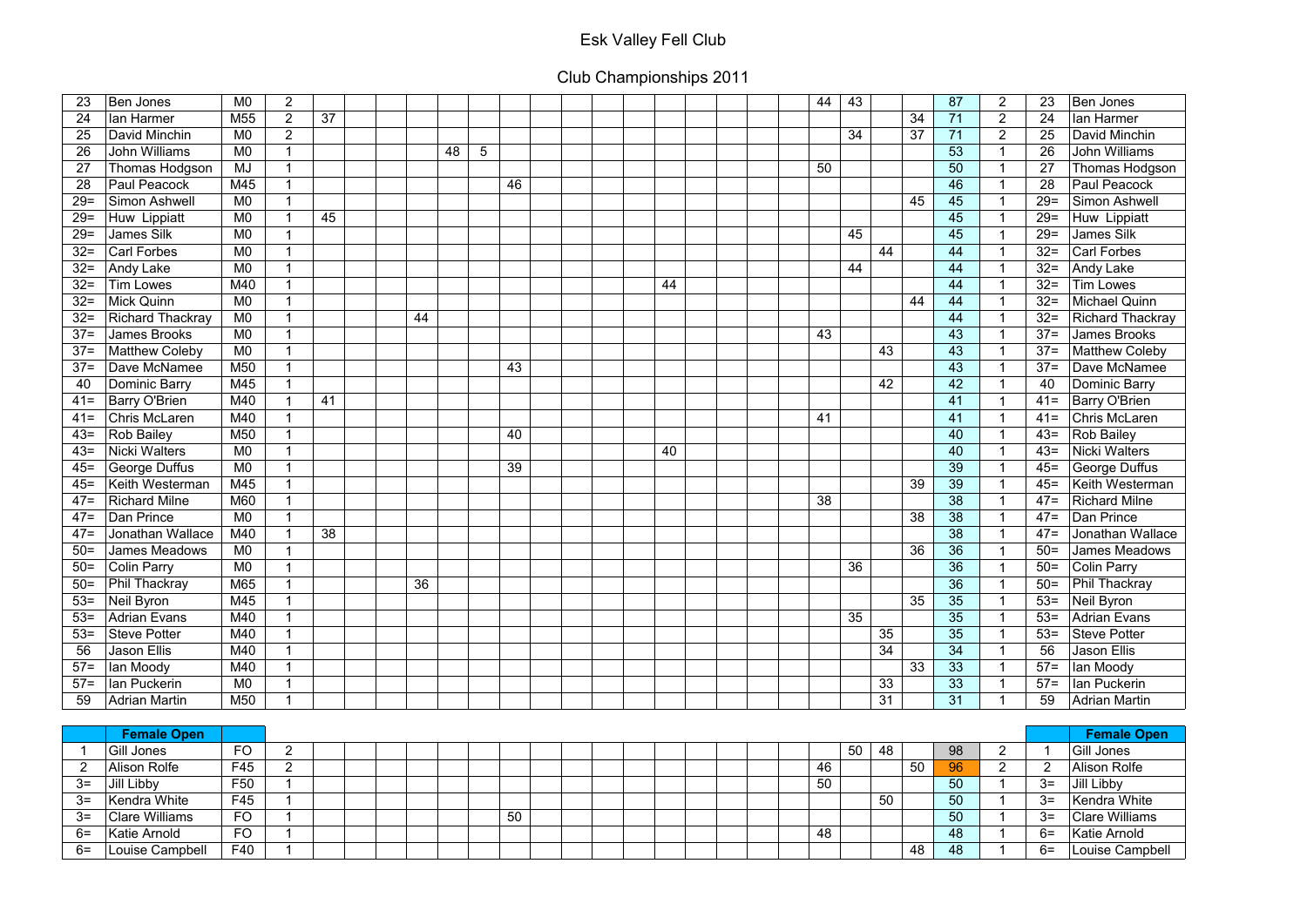| $6=$           | Lorna Goodchild       | F45       |                         |    |    |   |    |    |                 |    |    |                 |    |    |                |    |    | 48 |    |    |    | 48  |                | $6=$                     | Lorna Goodchild        |
|----------------|-----------------------|-----------|-------------------------|----|----|---|----|----|-----------------|----|----|-----------------|----|----|----------------|----|----|----|----|----|----|-----|----------------|--------------------------|------------------------|
| $6=$           | Rosie Keegan          | <b>FO</b> | ◀                       |    |    |   |    |    |                 | 48 |    |                 |    |    |                |    |    |    |    |    |    | 48  | 1              | $6=$                     | Rosie Keegan           |
| $10 =$         | Ruth Hodgson          | <b>FO</b> | 1                       |    |    |   |    |    |                 |    |    |                 |    |    |                |    |    |    |    |    | 46 | 46  | $\overline{1}$ | $10=$                    | Ruth Hodgson           |
| $10 =$         | Pippa Irwin           | <b>FO</b> |                         |    |    |   |    |    |                 | 46 |    |                 |    |    |                |    |    |    |    |    |    | 46  | 1              | $10 =$                   | Pippa Irwin            |
| $10 =$         | Jenny Owst            | <b>FO</b> | 1                       |    |    |   |    |    |                 |    |    |                 |    |    |                |    |    |    |    | 46 |    | 46  | 1              | $10=$                    | Jenny Owst             |
| 13             | Cath Bibby            | <b>FO</b> |                         |    |    |   |    |    |                 | 45 |    |                 |    |    |                |    |    |    |    |    |    | 45  | -1             | 13                       | Cath Bibby             |
|                |                       |           |                         |    |    |   |    |    |                 |    |    |                 |    |    |                |    |    |    |    |    |    |     |                |                          |                        |
|                | <b>MJ</b>             |           |                         |    |    |   |    |    |                 |    |    |                 |    |    |                |    |    |    |    |    |    |     |                |                          | <b>MJ</b>              |
|                | <b>Cameron Taylor</b> |           | 6                       | 50 |    |   | 50 |    |                 | 50 |    |                 | 50 |    |                |    |    |    |    | 50 | 50 | 300 | 6              | $\overline{\phantom{a}}$ | Cameron Taylor         |
| $\overline{2}$ | Thomas Hodgson        |           | 1                       |    |    |   |    |    |                 |    |    |                 |    |    |                |    |    | 50 |    |    |    | 50  | 1              | $\overline{2}$           | Thomas Hodgson         |
|                |                       |           |                         |    |    |   |    |    |                 |    |    |                 |    |    |                |    |    |    |    |    |    |     |                |                          |                        |
|                | <b>M</b> Sen          |           |                         |    |    |   |    |    |                 |    |    |                 |    |    |                |    |    |    |    |    |    |     |                |                          | <b>M</b> Sen           |
|                | Joe Johnson           |           | 6(7)                    | 50 | 50 | 5 | 50 |    |                 |    |    |                 |    | 50 | 5              | 50 | 10 |    | 50 | 50 |    | 320 | 6(7)           | -1                       | Joe Johnson            |
| $\overline{2}$ | David Gibson          |           | 6(8)                    |    | 48 | 5 | 46 | 48 | $5\phantom{.0}$ | 48 | 50 | 10              | 45 | 48 | $\overline{5}$ |    |    |    | 42 |    |    | 305 | 6(8)           | $\overline{2}$           | David Gibson           |
| 3              | Richard Lindsay       |           | 6                       |    |    |   |    |    |                 |    | 50 | $5\phantom{.0}$ | 48 |    |                |    |    | 50 | 43 | 44 | 45 | 285 | 6              | 3                        | <b>Richard Lindsay</b> |
| 4              | Simon Greenwell       |           | 5                       |    |    |   |    |    |                 | 50 |    |                 | 50 |    |                |    |    |    | 48 | 48 | 50 | 246 | 5              | 4                        | Simon Greenwell        |
| 5              | <b>Chris Green</b>    |           | $\overline{2}$          |    |    |   |    |    |                 |    | 48 | 10              | 46 |    |                |    |    |    |    |    |    | 104 | $\overline{2}$ | 5                        | Chris Green            |
| 6              | <b>Ben Jones</b>      |           | $\overline{2}$          |    |    |   |    |    |                 |    |    |                 |    |    |                |    |    | 48 | 44 |    |    | 92  | $\overline{2}$ | 6                        | Ben Jones              |
|                | David Minchin         |           | $\overline{2}$          |    |    |   |    |    |                 |    |    |                 |    |    |                |    |    |    | 40 |    | 43 | 83  | $\overline{2}$ |                          | David Minchin          |
| 8              | John Williams         |           | 1                       |    |    |   |    | 50 | $5\phantom{.0}$ |    |    |                 |    |    |                |    |    |    |    |    |    | 55  | 1              | 8                        | <b>John Williams</b>   |
| $9=$           | Simon Ashwell         |           | 1                       |    |    |   |    |    |                 |    |    |                 |    |    |                |    |    |    |    |    | 48 | 48  | 1              | $9=$                     | Simon Ashwell          |
| $9=$           | Huw Lippiatt          |           | 4                       | 48 |    |   |    |    |                 |    |    |                 |    |    |                |    |    |    |    |    |    | 48  | 1              | $9=$                     | Huw Lippiatt           |
| $9=$           | Richard Thackray      |           | 1                       |    |    |   | 48 |    |                 |    |    |                 |    |    |                |    |    |    |    |    |    | 48  | 1              | $9=$                     | Richard Thackray       |
| $12 =$         | <b>James Brooks</b>   |           | 4                       |    |    |   |    |    |                 |    |    |                 |    |    |                |    |    | 46 |    |    |    | 46  | $\mathbf 1$    | $12 =$                   | <b>James Brooks</b>    |
| $12 =$         | George Duffus         |           | 1                       |    |    |   |    |    |                 | 46 |    |                 |    |    |                |    |    |    |    |    |    | 46  | 1              | $12 =$                   | George Duffus          |
| $12 =$         | <b>Carl Forbes</b>    |           | 1                       |    |    |   |    |    |                 |    |    |                 |    |    |                |    |    |    |    | 46 |    | 46  | $\overline{1}$ | $12 =$                   | <b>Carl Forbes</b>     |
| $12 =$         | Michael Quinn         |           | 4                       |    |    |   |    |    |                 |    |    |                 |    |    |                |    |    |    |    |    | 46 | 46  | 1              | $12 =$                   | Michael Quinn          |
| $12 =$         | <b>James Silk</b>     |           | 1                       |    |    |   |    |    |                 |    |    |                 |    |    |                |    |    |    | 46 |    |    | 46  | 1              | $12 =$                   | <b>James Silk</b>      |
| $17 =$         | Matthew Coleby        |           | $\overline{\mathbf{A}}$ |    |    |   |    |    |                 |    |    |                 |    |    |                |    |    |    |    | 45 |    | 45  |                | $17 =$                   | Matthew Coleby         |
| $17 =$         | Andy Lake             |           | $\overline{A}$          |    |    |   |    |    |                 |    |    |                 |    |    |                |    |    |    | 45 |    |    | 45  | $\overline{ }$ |                          | 17= $ $ Andy Lake      |
| $19 =$         | Dan Prince            |           | $\overline{ }$          |    |    |   |    |    |                 |    |    |                 |    |    |                |    |    |    |    |    | 44 | 44  | $\overline{1}$ | $19=$                    | Dan Prince             |
| $19=$          | <b>Tim Lowes</b>      |           | $\overline{\mathbf{A}}$ |    |    |   |    |    |                 |    |    |                 | 44 |    |                |    |    |    |    |    |    | 44  | $\overline{1}$ | $19 =$                   | Tim Lowes              |
| 21             | lan Puckerin          |           | 1                       |    |    |   |    |    |                 |    |    |                 |    |    |                |    |    |    |    | 43 |    | 43  | $\mathbf 1$    | 21                       | lan Puckerin           |
| 22             | James Meadows         |           | 1                       |    |    |   |    |    |                 |    |    |                 |    |    |                |    |    |    |    |    | 42 | 42  | $\mathbf 1$    | 22                       | James Meadows          |
| 23             | Colin Parry           |           | 1                       |    |    |   |    |    |                 |    |    |                 |    |    |                |    |    |    | 41 |    |    | 41  | $\mathbf{1}$   | 23                       | <b>Colin Parry</b>     |
|                |                       |           |                         |    |    |   |    |    |                 |    |    |                 |    |    |                |    |    |    |    |    |    |     |                |                          |                        |
|                | F Sen                 |           |                         |    |    |   |    |    |                 |    |    |                 |    |    |                |    |    |    |    |    |    |     |                |                          | F Sen                  |
|                | Gill Jones            |           | $\overline{2}$          |    |    |   |    |    |                 |    |    |                 |    |    |                |    |    |    | 50 | 50 |    | 100 | 2              | $\overline{\phantom{a}}$ | Gill Jones             |
| $2=$           | Katie Arnold          |           | $\blacktriangleleft$    |    |    |   |    |    |                 |    |    |                 |    |    |                |    |    | 50 |    |    |    | 50  | $\mathbf 1$    | $2=$                     | Katie Arnold           |
| $2=$           | Ruth Hodgson          |           | 1                       |    |    |   |    |    |                 |    |    |                 |    |    |                |    |    |    |    |    | 50 | 50  | 1              | $2=$                     | Ruth Hodgson           |
| $2=$           | <b>Clare Williams</b> |           | $\blacktriangleleft$    |    |    |   |    |    |                 | 50 |    |                 |    |    |                |    |    |    |    |    |    | 50  | $\mathbf 1$    | $2=$                     | <b>Clare Williams</b>  |
| $5=$           | Jenny Owst            |           | $\blacktriangleleft$    |    |    |   |    |    |                 |    |    |                 |    |    |                |    |    |    |    | 48 |    | 48  | $\mathbf 1$    | $5=$                     | Jenny Owst             |
| $5=$           | Rosie Keegan          |           | 1                       |    |    |   |    |    |                 | 48 |    |                 |    |    |                |    |    |    |    |    |    | 48  | $\mathbf 1$    | $5=$                     | Rosie Keegan           |
|                | Pippa Irwin           |           | 1                       |    |    |   |    |    |                 | 46 |    |                 |    |    |                |    |    |    |    |    |    | 46  | 1              |                          | Pippa Irwin            |
| 8              | Cath Bibby            |           | 1                       |    |    |   |    |    |                 | 45 |    |                 |    |    |                |    |    |    |    |    |    | 45  | 1              | 8                        | Cath Bibby             |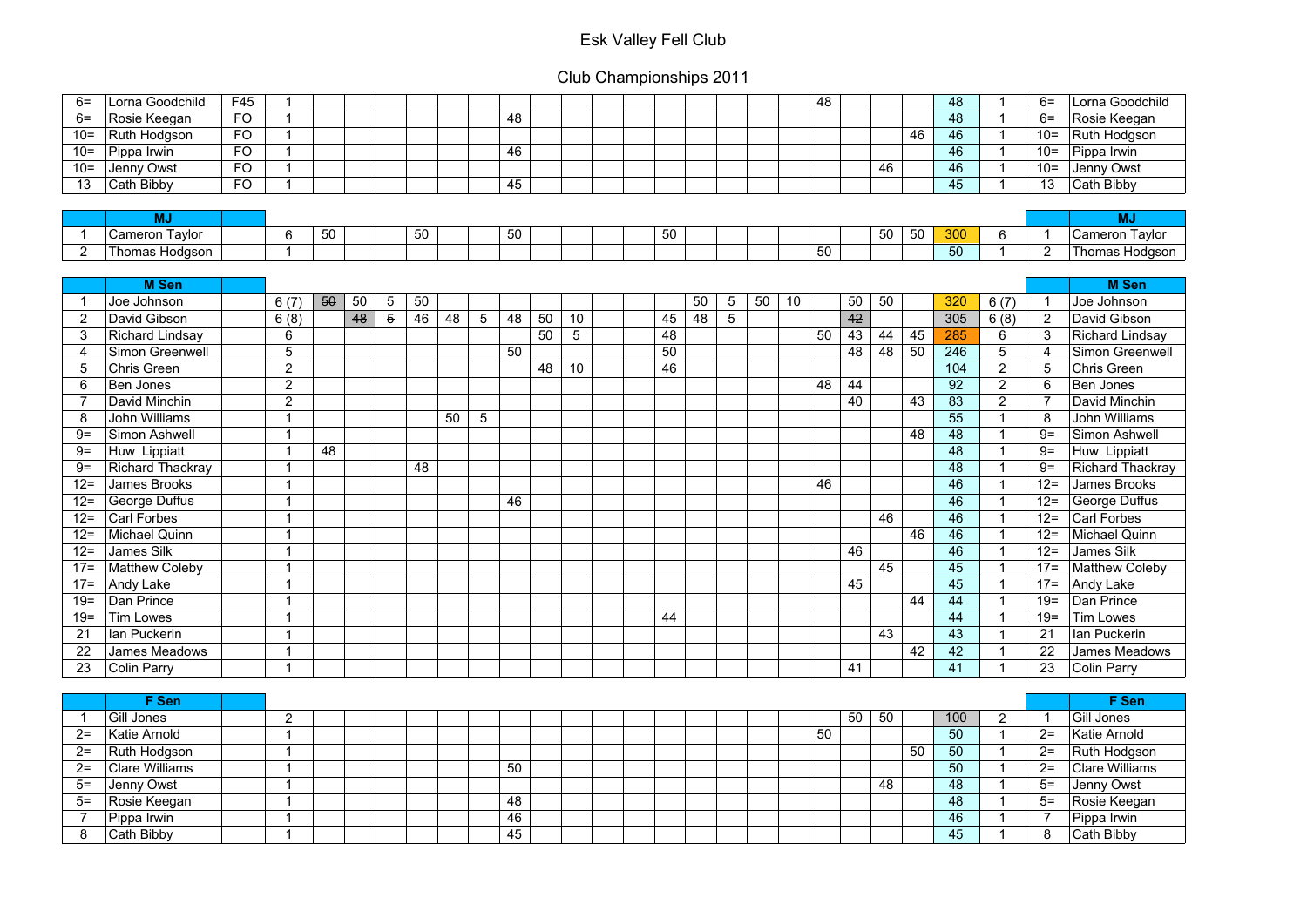|                | <b>M40</b>              |                         |    |    |                 |    |    |                |    |    |    |    |                 |    |    |                |    |    |    |    |    |    |     |                          |                | <b>M40</b>              |
|----------------|-------------------------|-------------------------|----|----|-----------------|----|----|----------------|----|----|----|----|-----------------|----|----|----------------|----|----|----|----|----|----|-----|--------------------------|----------------|-------------------------|
|                | <b>Phil Conner</b>      | 6(8)                    | 48 | 48 | $\overline{5}$  |    |    |                |    | 50 | 10 |    |                 |    | 48 | 5              | 48 | 10 |    | 48 | 48 | 48 | 315 | 6(8)                     | -1             | Phil Conner             |
| $\overline{2}$ | <b>Richard Clark</b>    | 5                       |    | 50 | $5\overline{)}$ | 48 |    |                |    |    |    |    |                 |    |    |                | 50 | 10 |    | 46 | 46 |    | 255 | 5                        | $\overline{2}$ | <b>Richard Clark</b>    |
| 4              | Dave Smith              | 5                       | 50 |    |                 | 50 |    |                |    |    |    |    |                 |    |    |                |    |    |    | 50 | 50 | 50 | 250 | 5                        | -4             | Dave Smith              |
| 3              | Mike McGough            | $\overline{4}$          |    | 46 | $5\overline{)}$ |    | 50 | $\overline{5}$ |    |    |    | 50 | $\overline{5}$  |    | 50 | 5              |    |    |    |    |    |    | 216 | $\overline{4}$           | 3              | Mike McGough            |
| 5              | <b>Mark Brown</b>       | $\overline{4}$          | 46 |    |                 | 46 |    |                |    |    |    |    |                 |    |    |                |    |    | 50 | 45 |    |    | 187 | $\overline{4}$           | 5              | <b>Mark Brown</b>       |
| 6              | <b>Tim Lowes</b>        |                         |    |    |                 |    |    |                |    |    |    |    |                 | 50 |    |                |    |    |    |    |    |    | 50  | 1                        | 6              | <b>Tim Lowes</b>        |
| $7 =$          | Chris McLaren           | -1                      |    |    |                 |    |    |                |    |    |    |    |                 |    |    |                |    |    | 48 |    |    |    | 48  | 1                        | $7=$           | Chris McLaren           |
| $7 =$          | lan Moody               |                         |    |    |                 |    |    |                |    |    |    |    |                 |    |    |                |    |    |    |    |    | 46 | 46  |                          | $7=$           | lan Moody               |
| $9=$           | Barry O'Brien           | -1                      | 45 |    |                 |    |    |                |    |    |    |    |                 |    |    |                |    |    |    |    |    |    | 45  |                          | $9=$           | <b>Barry O'Brien</b>    |
| $9=$           | <b>Steve Potter</b>     |                         |    |    |                 |    |    |                |    |    |    |    |                 |    |    |                |    |    |    |    | 45 |    | 45  |                          | $9=$           | <b>Steve Potter</b>     |
| $11 =$         | <b>Jason Ellis</b>      |                         |    |    |                 |    |    |                |    |    |    |    |                 |    |    |                |    |    |    |    | 44 |    | 44  |                          | $11 =$         | Jason Ellis             |
| $11 =$         | <b>Adrian Evans</b>     |                         |    |    |                 |    |    |                |    |    |    |    |                 |    |    |                |    |    |    | 44 |    |    | 44  | r,                       | $11 =$         | Adrian Evans            |
| $11 =$         | Jonathan Wallace        | -1                      | 44 |    |                 |    |    |                |    |    |    |    |                 |    |    |                |    |    |    |    |    |    | 44  |                          | $11 =$         | Jonathan Wallace        |
|                |                         |                         |    |    |                 |    |    |                |    |    |    |    |                 |    |    |                |    |    |    |    |    |    |     |                          |                |                         |
|                | <b>F40</b>              |                         |    |    |                 |    |    |                |    |    |    |    |                 |    |    |                |    |    |    |    |    |    |     |                          |                | F40                     |
|                | Louise Campbell         | -1                      |    |    |                 |    |    |                |    |    |    |    |                 |    |    |                |    |    |    |    |    | 50 | 50  | 1                        | -1             | Louise Campbell         |
|                |                         |                         |    |    |                 |    |    |                |    |    |    |    |                 |    |    |                |    |    |    |    |    |    |     |                          |                |                         |
|                | <b>M45</b>              |                         |    |    |                 |    |    |                |    |    |    |    |                 |    |    |                |    |    |    |    |    |    |     |                          |                | <b>M45</b>              |
|                | <b>Clive Thornton</b>   | 6(8)                    | 50 |    |                 | 46 |    |                | 48 |    |    | 50 | $5\phantom{.0}$ |    |    |                |    |    | 50 | 50 | 45 | 50 | 299 | 6(8)                     | -1             | <b>Clive Thornton</b>   |
| $\overline{2}$ | <b>Martin Hunt</b>      | $5\phantom{1}$          |    |    |                 | 44 |    |                | 45 |    |    |    |                 | 48 |    |                |    |    | 46 |    | 43 |    | 226 | 5                        | $\overline{2}$ | <b>Martin Hunt</b>      |
| 3              | <b>Stuart Backhouse</b> | $\overline{4}$          |    |    |                 | 50 |    |                |    |    |    |    |                 | 50 |    |                | 50 | 10 |    |    | 48 |    | 208 | 4                        | 3              | <b>Stuart Backhouse</b> |
| 4              | <b>Sid Bollands</b>     | $\overline{4}$          |    |    |                 |    |    |                | 46 |    |    |    |                 |    |    |                |    |    | 48 | 48 | 42 |    | 184 | $\overline{4}$           | 4              | <b>Sid Bollands</b>     |
| 5              | Dave Dedman             | 3                       |    | 50 | $5\phantom{.0}$ |    |    |                |    |    |    |    |                 |    |    |                |    |    |    |    | 46 | 48 | 149 | 3                        | 5              | Dave Dedman             |
| 6              | <b>Kevin Holmes</b>     | $\overline{2}$          |    |    |                 | 48 |    |                |    | 50 | 10 |    |                 |    |    |                |    |    |    |    |    |    | 108 | $\overline{2}$           | 6              | <b>Kevin Holmes</b>     |
|                | <b>Joe Williams</b>     | $\overline{2}$          | 48 |    |                 | 45 |    |                |    |    |    |    |                 |    |    |                |    |    |    |    |    |    | 93  | $\overline{2}$           | $\overline{7}$ | <b>Joe Williams</b>     |
| $8=$           | Dominic Barry           |                         |    |    |                 |    |    |                |    |    |    |    |                 |    |    |                |    |    |    |    | 50 |    | 50  |                          | $8=$           | <b>Dominic Barry</b>    |
| $8=$           | Paul Peacock            | $\overline{ }$          |    |    |                 |    |    |                | 50 |    |    |    |                 |    |    |                |    |    |    |    |    |    | 50  |                          | $8=$           | Paul Peacock            |
| 10             | Keith Westerman         |                         |    |    |                 |    |    |                |    |    |    |    |                 |    |    |                |    |    |    |    |    | 46 | 46  |                          | 10             | Keith Westerman         |
| 11             | Neil Byron              | $\overline{A}$          |    |    |                 |    |    |                |    |    |    |    |                 |    |    |                |    |    |    |    |    | 45 | 45  | $\overline{A}$           | 11             | Neil Byron              |
| 12             | Joe Williams            | $\overline{1}$          |    |    |                 |    |    |                |    |    |    |    |                 |    |    |                |    |    |    |    | 44 |    | 44  |                          | 12             | Joe Williams            |
|                |                         |                         |    |    |                 |    |    |                |    |    |    |    |                 |    |    |                |    |    |    |    |    |    |     |                          |                |                         |
|                | <b>F45</b>              |                         |    |    |                 |    |    |                |    |    |    |    |                 |    |    |                |    |    |    |    |    |    |     |                          |                | <b>F45</b>              |
|                | Alison Rolfe            | 2                       |    |    |                 |    |    |                |    |    |    |    |                 |    |    |                |    |    | 50 |    |    | 50 | 100 | 2                        | -1             | Alison Rolfe            |
| $2=$           | Kendra White            | $\overline{\mathbf{1}}$ |    |    |                 |    |    |                |    |    |    |    |                 |    |    |                |    |    |    |    | 50 |    | 50  | $\mathbf 1$              | $2 =$          | Kendra White            |
| $2 =$          | Lorna Goodchild         |                         |    |    |                 |    |    |                |    |    |    |    |                 |    |    |                |    |    |    | 50 |    |    | 50  |                          | $2 =$          | Lorna Goodchild         |
|                |                         |                         |    |    |                 |    |    |                |    |    |    |    |                 |    |    |                |    |    |    |    |    |    |     |                          |                |                         |
|                | <b>M50</b>              |                         |    |    |                 |    |    |                |    |    |    |    |                 |    |    |                |    |    |    |    |    |    |     |                          |                | <b>M50</b>              |
| -1             | Chris Jamieson          | 6                       |    | 48 | $5\overline{)}$ |    |    |                |    |    |    | 50 | $5\phantom{.0}$ |    | 50 | $\overline{5}$ |    |    | 50 | 50 | 50 |    | 313 | 6                        | -1             | Chris Jamieson          |
| $\overline{2}$ | lan Robinson            | 6(7)                    | 50 |    |                 | 50 |    |                | 45 |    |    |    |                 | 48 |    |                |    |    |    | 48 | 46 | 50 | 291 | 6(7)                     | $\overline{2}$ | lan Robinson            |
| 3              | Andrew Johnson          | 3                       |    | 50 | $5\phantom{.0}$ |    |    |                | 50 |    |    |    |                 | 50 |    |                |    |    |    |    |    |    | 155 | $\mathbf{3}$             | 3              | Andrew Johnson          |
| $4=$           | Dave McNamee            | $\overline{1}$          |    |    |                 |    |    |                | 48 |    |    |    |                 |    |    |                |    |    |    |    |    |    | 48  |                          | $4=$           | Dave McNamee            |
| $4=$           | <b>Adrian Martin</b>    | -1                      |    |    |                 |    |    |                |    |    |    |    |                 |    |    |                |    |    |    |    | 48 |    | 48  | $\overline{\phantom{a}}$ | $4=$           | Adrian Martin           |
| 6              | Rob Bailey              | -1                      |    |    |                 |    |    |                | 46 |    |    |    |                 |    |    |                |    |    |    |    |    |    | 46  |                          | 6              | Rob Bailey              |